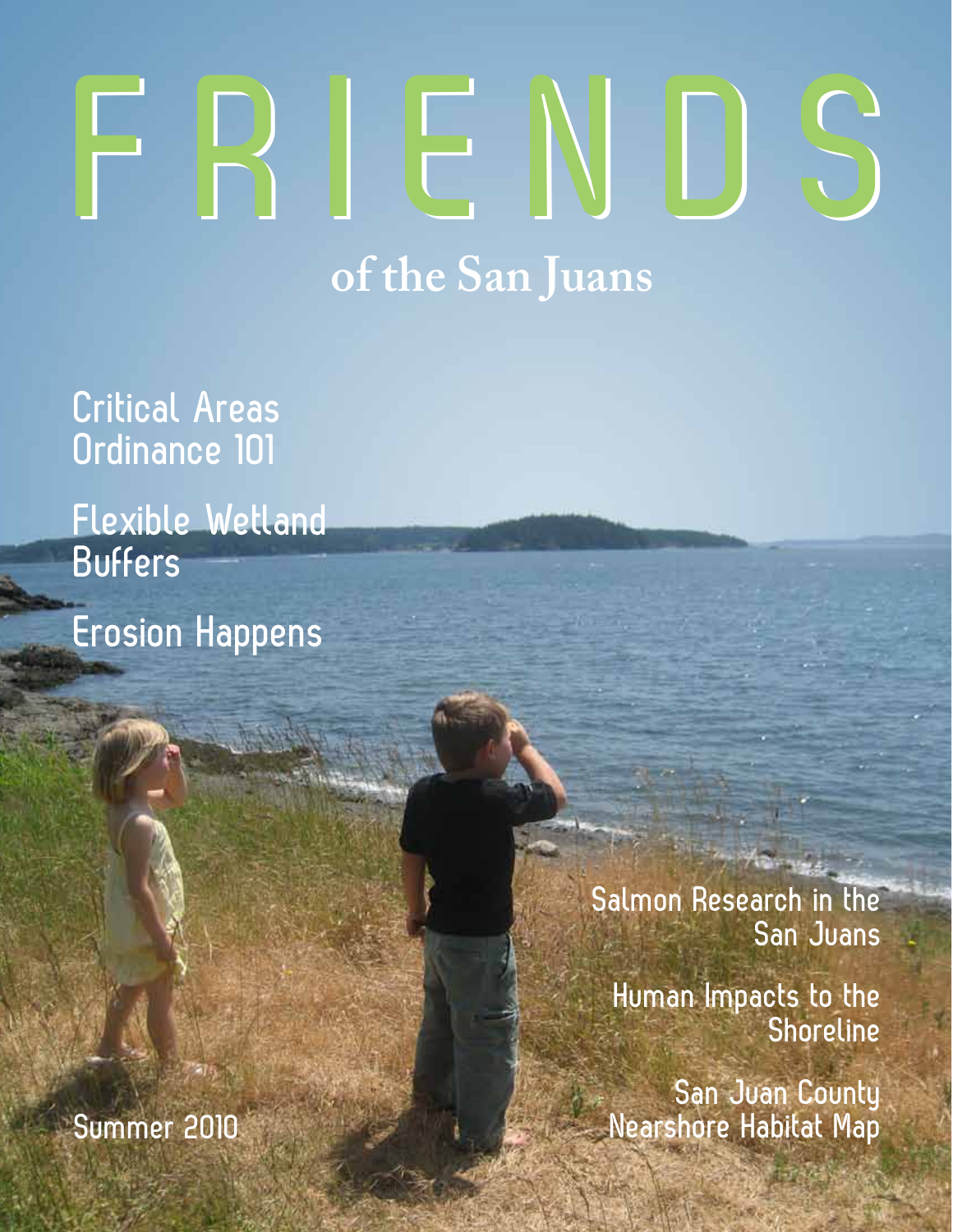# **Executive Director's Report**

This April my 5 year old son, Max, and his dad were scouting for a place to build a fort in the woods. They found a hollow near our house left by a decomposed old tree root ball. Much to their surprise and delight, that special place was already inhabited by someone…a salamander! They called me to see what they found. Having grown up in western Oregon, where I frequently found newts and salamanders, I was delighted with their discovery. After emailing pictures to our local county wetlands expert, Scott Rozenbaum, we were informed that this was a long-toed salamander (Ambystoma macrodactylum), a species common on the mainland, but until now only found on Orcas, Cypress and Patos Islands.

This salamander had traveled quite a distance from either our wetland or the neighbors bog. There are fewer salamanders today than when I was a child. I can't imagine my son not having



the opportunity to search for salamanders in the wild. I work hard to preserve these natural wonders so that he can one day discover a salamander with his own child one day.

Our islands are filled with natural wonders and we treasure the special areas where we can have close encounters with wildlife right in our own back yards! Wetlands, forest, lakes, marine shorelines…we depend on these areas to recreate, view wildlife, fish and harvest oysters, clams and crab. We depend on clean water to drink, play in on a hot summer day, and for healthy shellfish.

This newsletter is devoted to our island's critical areas and the County's update of its Critical Areas Ordinance (CAO). To achieve meaningful revision to the CAO, the involvement of local citizens is essential. Thus we have devoted this newsletter to remind us all what the CAO update is and why we should all care about getting it right.

San Juan County's existing ordinance is both out of date with current scientific understanding and limited in its ability to protect environmentally sensitive areas. We must enact an effective CAO to keep drinking water clean and available; protect homes from floods, erosion and landslides; and preserve wetlands, fish and wildlife habitat.

San Juan County is required to utilize all Best Available Science in the CAO update. In the past 10 years, local scientists have conducted surveys of our natural resources. This newsletter highlights some of this fascinating research.

Your active participation throughout this process is vital and FRIENDS is here to help you. You can learn more on August 28th at our Annual Meeting on Lopez. Come hear about the CAO and salmon in the San Juans, and visit two of our beach restoration sites. To R.S.V.P., call 360- 378-2319.

FRIENDS wishes to thank all of our members who contribute to our ongoing operations to make this place a great place to live, work and recreate. Together we are making a difference.

Sincerely,

Stohnic Biffor Jill

Stephanie Buffum Field Executive Director

#### **FRIENDS of the San Juans**

**MISSION:** To protect the land, water, sea, and livability of the San Juan Islands through science, education and advocacy.

P.O. Box 1344, Friday Harbor, WA 98250 360-378-2319 www.sanjuans.org

#### **BOARD OF DIRECTORS:**

**Orcas** - Janet Alderton, Farouk Seif & Marta Nielson **San Juan** - Mike Kaill, Bill Watson,

Larry Marx, & Vivien Burnett **Lopez** - San Olson & George Lawson

**STAFF:** *Executive Director* - Stephanie Buffum Field (stephanie@sanjuans.org), *Science Director* - Tina Whitman (tina@ sanjuans.org), *Staff Attorney* – Kyle Loring (kyle@sanjuans.org), *Office Manager* - Jana Marks (jana@sanjuans.org), *Grants Manager* - Shannon Davis (shannon@sanjuans.org).

Newsletter design by Tif & Gif Creative.

Printed with Soy Ink on Paper that is 100% PCW, 100% Recycled, Processed Chlorine Free, Ancient Forest Friendly, FSC, Green-e and is manufactured with wind power. No seriously, it is!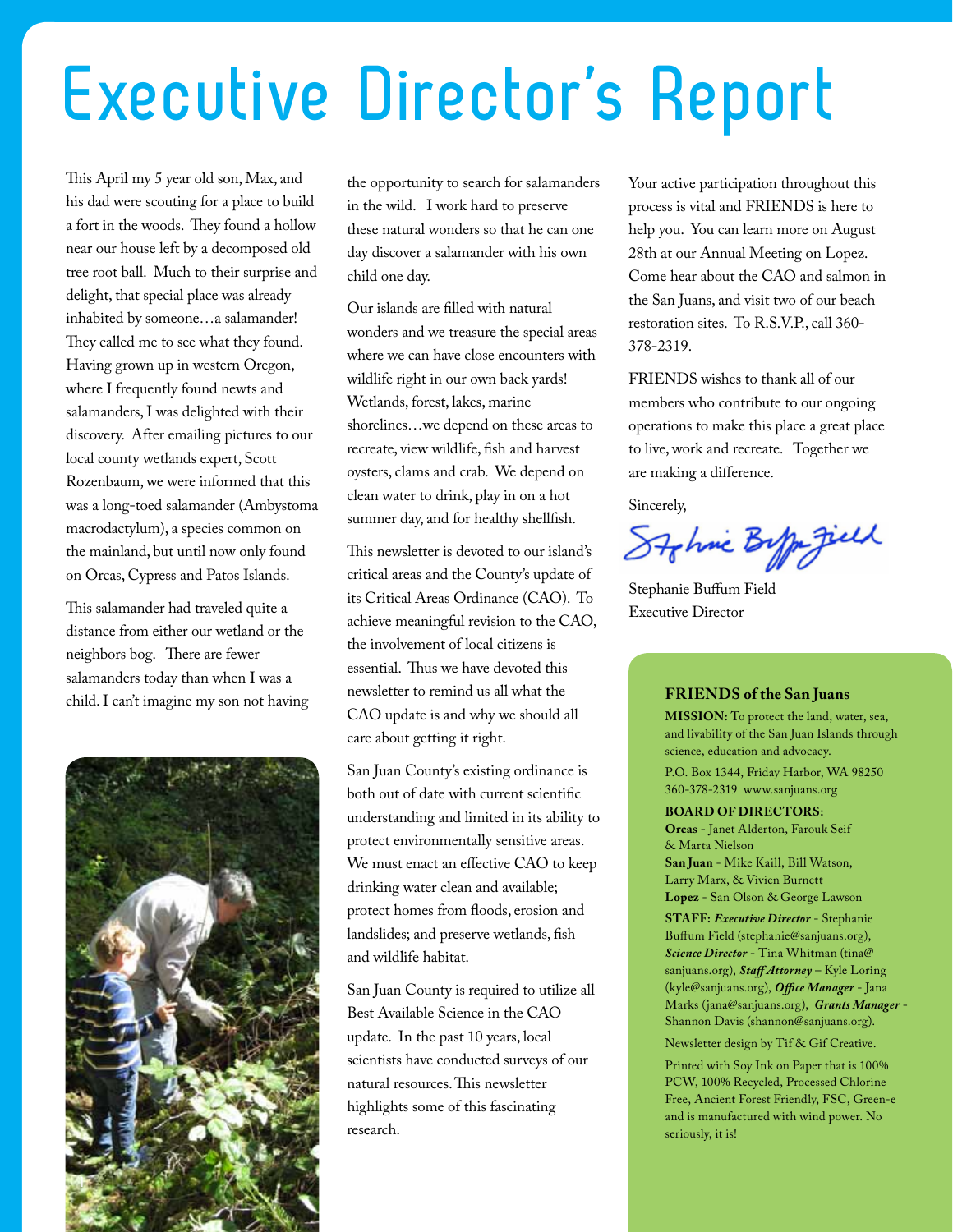# **Critical Areas Ordinance 101: The Basics**

*By Harrison Long, Legal Intern FRIENDS of the San Juans*

San Juan County is currently updating its Critical Areas Ordinance (CAO), an important part of the County's comprehensive land use plan and the primary means for protecting natural resources, such as drinking water, our most treasured plants and animals and their habitats. The ordinance will also seek to avoid building in areas where structures are more likely to be at risk of damage, such as locations beset by frequent flooding, or where the land is unstable. While the resulting ordinance will impact some land uses directly, just like current regulations require a separation between septic systems and wells, it's overall goals are to preserve and enhance the quality of life and environment, and protect property in the San Juan Islands.

In 1990, Washington State passed the Growth Management Act (GMA) to promote smart growth through comprehensive land use planning. One of the top aims of the GMA is the protection of environmentally sensitive areas throughout the State. To help achieve this goal, the GMA mandated that certain counties and cities adopt individual comprehensive land use plans to regulate development and ensure proper protection for environmentally sensitive areas. These localized plans allow municipalities to find the best methods for directing and managing growth while still meeting statewide goals and criteria.

Notably, San Juan County adopted a comprehensive plan in 1979 that preceded the State's GMA requirements. Following the passage of the GMA and after an extensive public process, San Juan County adopted a new Comprehensive Plan that followed the planning framework the state provided.

Each comprehensive plan includes a Critical Areas Ordinance, which is designed to limit development in areas that are



especially significant for maintaining ecological balance and human health and safety. Counties are required to update their CAO every seven years to ensure continued compliance with the GMA and to incorporate new scientific discoveries and best development practices. San Juan County was due to update their CAO in 2005.

The CAO addresses five environs: critical aquifer recharge areas, fish and wildlife conservation areas, geologically hazardous areas, wetlands, and frequently flooded areas. The CAO must use the best available science to identify these critical areas and their surrounding buffers, and to determine how to preserve the functions and values of those areas. The CAO must achieve no net loss of the functions and values of these areas.

Critical areas perform a number of valuable environmental and physical functions. Fish and Wildlife Conservation Areas are havens for native species, including smelt, sand lance and salmon. Wetlands are some of the most biologically diverse habitats in our region, and host migratory birds and numerous protected species. Critical Aquifer Recharge Areas provide potable water to wells and springs, and are essential to humans and animals alike. Frequently flooded areas are found in and around valuable riparian waters and convey storm water into the underlying aquifer system. Geologically Hazardous Areas are susceptible to erosion or other destabilizing forces, such as earthquakes, that pose a risk to human safety if overdeveloped.

CAOs typically meet no net loss requirement through restrictions on development in and around critical areas, including buffer zones and, when development is allowed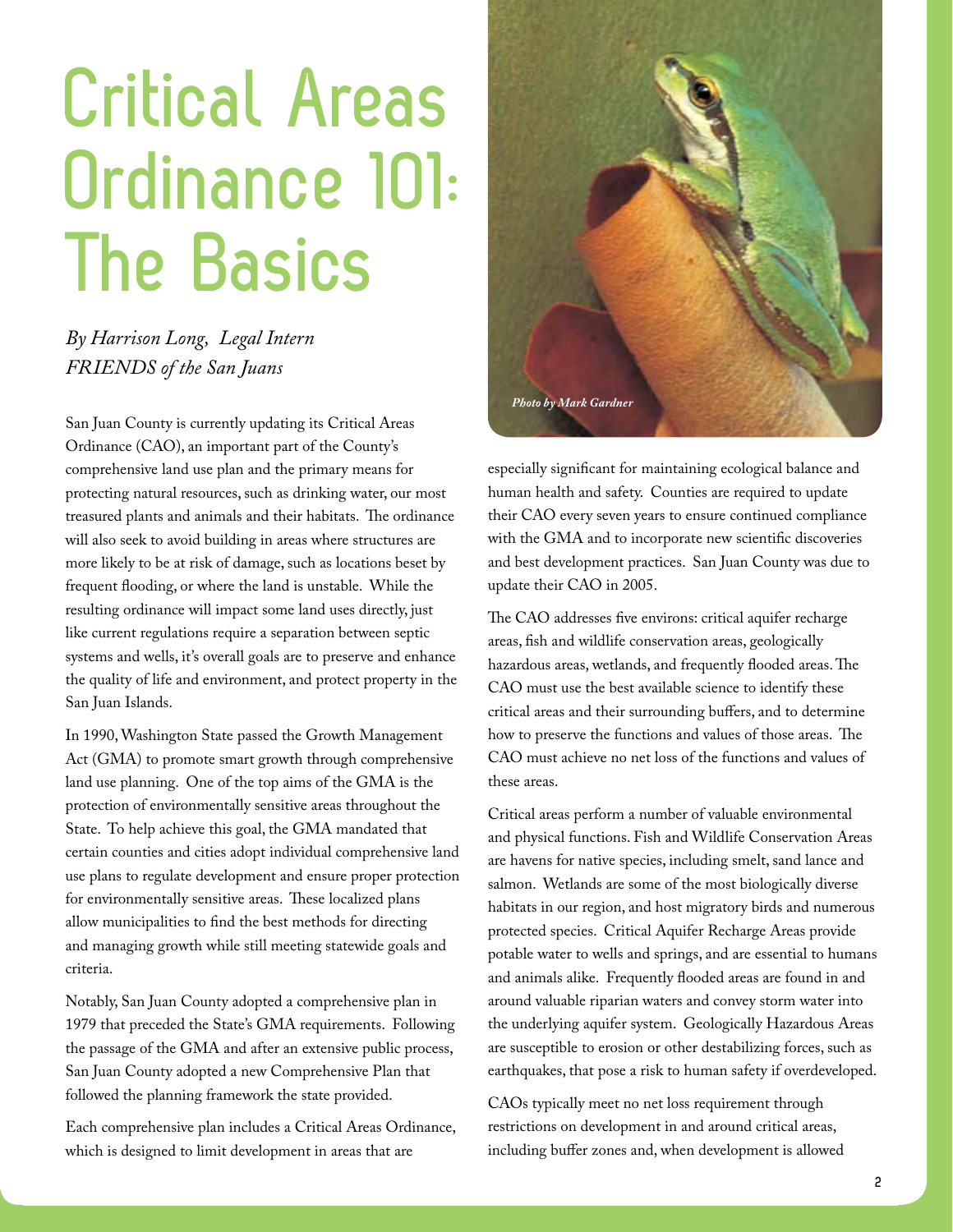within a critical area, mitigation efforts. Buffer zones provide a reasonable distance between development and sensitive environments that increase safety for the development and preserve ecological functions within critical areas. Buffer distances vary based on the type, quality and sensitivity of the particular area in question. In those instances where a critical area and its buffer protect an entire parcel, San Juan County has proposed a reasonable use exemption that allows owners to develop land for residential use. Existing critical areas maps indicate that the vast majority of properties in the San Juans do not have critical areas across their entire parcel.

In cases where part of a property is designated for protection but has already been developed, the structures and uses already in place at the time of designation will be "grandfathered," with the existing use continuing into the future. Grandfathered structures may even be expanded if certain requirements are met, such as developing in a direction away from the protected area.

The areas designated for protection under the CAO represent some of the most ecologically sensitive and diverse environments in our islands. They are vital to sustaining the ecology and quality of life we have come to expect in the San Juans. However, some groups have tried to create fear that the new regulations will cripple development and stifle the ability to use and enjoy property. These worries have not been borne out in similar Washington counties that updated their CAOs by the 2005 deadline.

As the county moves closer to adopting the new critical areas ordinance, it is important to make sure that discussion centers on protecting our irreplaceable environmental heritage, rather than on unsubstantiated fears about property impacts.

#### Working Toward Adoption

After a delayed CAO update process that has spanned seven planning directors and three county councils, San Juan County is poised to make real progress on the CAO. Since January, the San Juan County Council has had half a dozen focused meetings on some of the nuts and bolts involved in the statemandated update.

In February, the Council met with the Washington Department of Ecology to discuss wetlands, buffers, and non-conforming uses. In April, the Council asked County Administrator Pete Rose to bring a revised work plan and timeline for completing the CAO. In June, about 75 citizens attended a joint Planning Commission / County Council

meeting with the WA State Department of Commerce, which oversees GMA implementation.

The CAO workplan establishes a Critical Areas review schedule and public participation plan leading up to the final hearing for the CAO in June 2011. Thus far, the County is meeting the workplan timeline. A call for Best Available Science was concluded this summer. Dr. Paul Adamus of the Oregon State University has been contracted to guide the development of "tailored" wetlands regulation similar to Island County's CAO. The County also recently hired additional contractors to complete the CAO and begin work on the Shoreline Master Program update (due in 2012).

The County has scheduled public workshops for this fall on the CAO, followed by a public hearing this winter. Beginning in January, 2011 there will be public workshops and hearings for specific sections of the CAO.

### What Can You Do?

We need to act now to ensure the future economic and ecological vitality of the San Juans. As our county grows, the pressure to modify the natural water flow, forests, wetlands, and shorelines will increase. Updating the CAO gives our community the best opportunity to protect property and ensure clean water, fish and wildlife for future generations.

### Get Informed and Involved

Review the County CAO website: www.sanjuanco.com/cao/

Read the CAO workplan: www.sanjuanco.com/council/docs/ Resolutions/2010/Resolution 2026-2010.pdf

Contact the Planning Coordinator Shireene Hale for the latest information on the CAO update process at 370-7569 or ShireeneH@sanjuanco.com

Contact your elected officials and tell them you care about critical areas and want them to be protected.

Attend public hearings and voice your opinion.

Sign up to receive FRIENDS email Action Alerts.

Take the FRIENDS CAO Quiz www.sanjuans.org/pdf\_ document/CAO\_Quiz.pdf

Attend the FRIENDS Annual meeting August 28th and get informed about the CAO.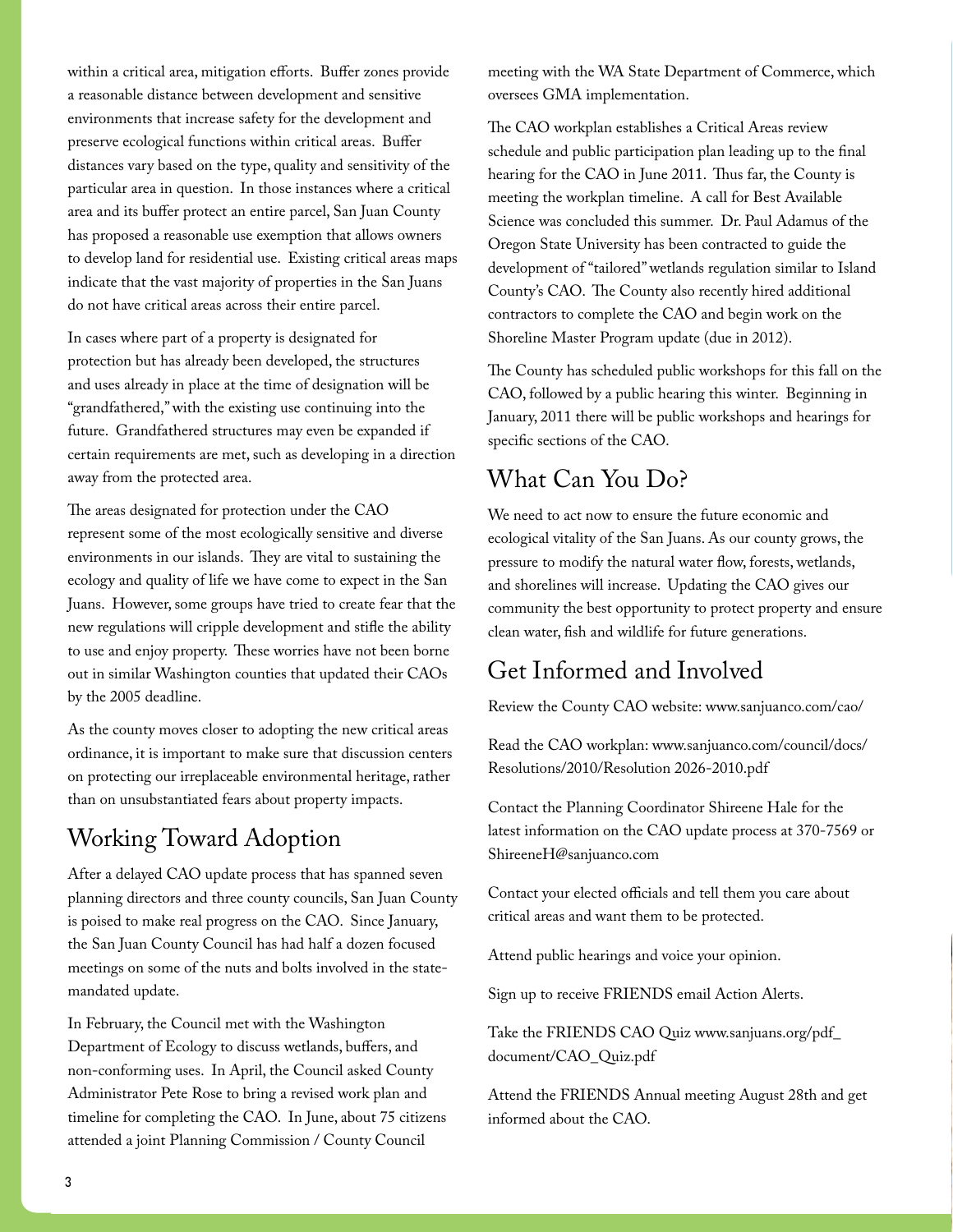### **Flexible or Fixed Wetland Buffers?**

#### *By Stephanie Buffum Field, Executive Director FRIENDS of the San Juans*

Buffer zones provide a reasonable distance between development and sensitive environments that increase safety and preserve ecological functions. There is considerable debate about the appropriate size of critical area buffers and whether to use a fixed or flexible approach.

For some time, FRIENDS has urged the County Council to consider flexible buffers for wetlands that provides a graduated scale of widths based on the characteristics of the area and habitat scores. In February, the Department of Ecology (Ecology) informed the Council that it uses such a system\* throughout the state.

In Appendix 8-C of its Wetlands in Washington guidance document, Ecology identifies three alternatives for wetland buffers. The most flexible buffer, Alternative 3, would design buffer widths based on wetland category, intensity of impacts, and wetland functions or special characteristics.

Alternative 3 offers several benefits: Flexibility for property owners; site-specific buffer protection guided by the quality of the wetland; consistency with best available science requirements; and consistency with the practice in other jurisdictions.

Alternative 3 also has several disadvantages: A buffer cannot be established in the absence of a rating for the wetland, requiring more predevelopment site research and review. Code enforcement against buffer impacts will be more complex due to the site-specific variability of individual buffers.

Land management is a balancing act for local governments who struggle to achieve site specific and flexible regulations with limited staff and resources. A balance needs to be found to ensure wetlands maintain their functions and values, capacity of the county to administer and cost to the applicant. San Juan County has hired a consultant to develop their own tailored wetland buffer system instead of following Ecology's guidance. The County does not currently have the technical expertise or staffing to implement a flexible buffer system that lacks Ecology's technical support. A natural resource planner position could be provided through permit fees. Regardless of the final approach

selected by San Juan County for assessing wetlands, improved protection of wetlands within San Juan County is an essential step in ensuring long-term vitality of our community.

*\* This option is described as "Buffer Alternative 3A" in Wetlands in Washington – Volume 2: Guidance for Protecting and Managing Wetlands, Appendix 8-C, found on-line at: http://www.ecy.wa.gov/programs/sea/ wetlands/bas/volume2final.html.* 

Critical Areas Ordinance 101: The Basics

*photo: Ron Keeshan* **<sup>4</sup>**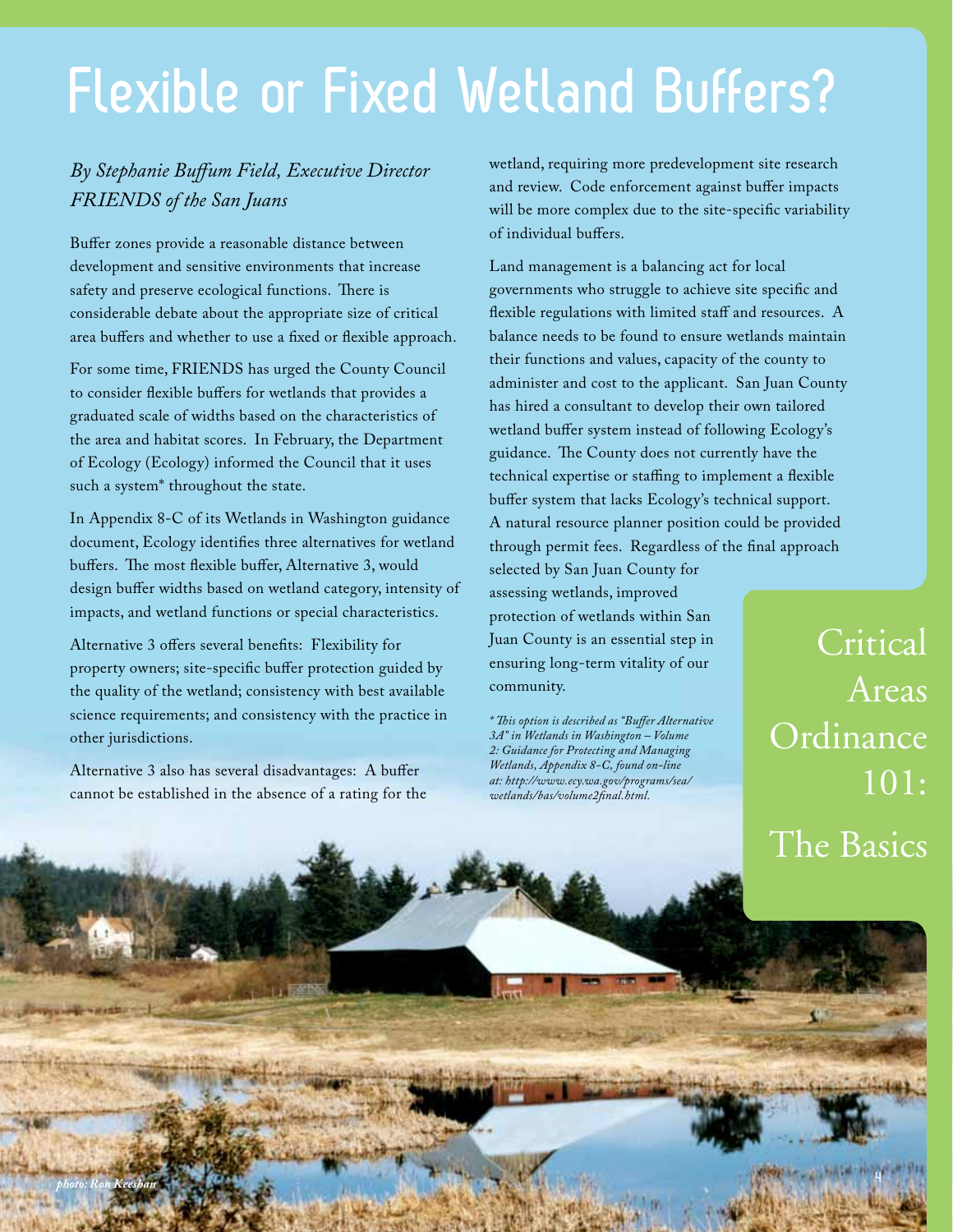# **Critical Areas: Best Available Science**

D

Ŋ

For 10 years, qualified scientific experts at FRIENDS and other organizations have completed research, inventories and assessments using standardized methods to improve the knowledge and protection of our local environment.

This map highlights results from local nearshore assesments completed by FRIENDS, Washington Dept. of Fish and Wildlife and Dept. of Natural Resources.

> **Surf Smelt Spawn Area Pacific Sand Lance Spawn Area Outerline of Eelgrass**

| Potential Forage Fish Spawning Habitat |
|----------------------------------------|
| Pacific Herring Spawn Area             |
| <b>Bull Kelp</b>                       |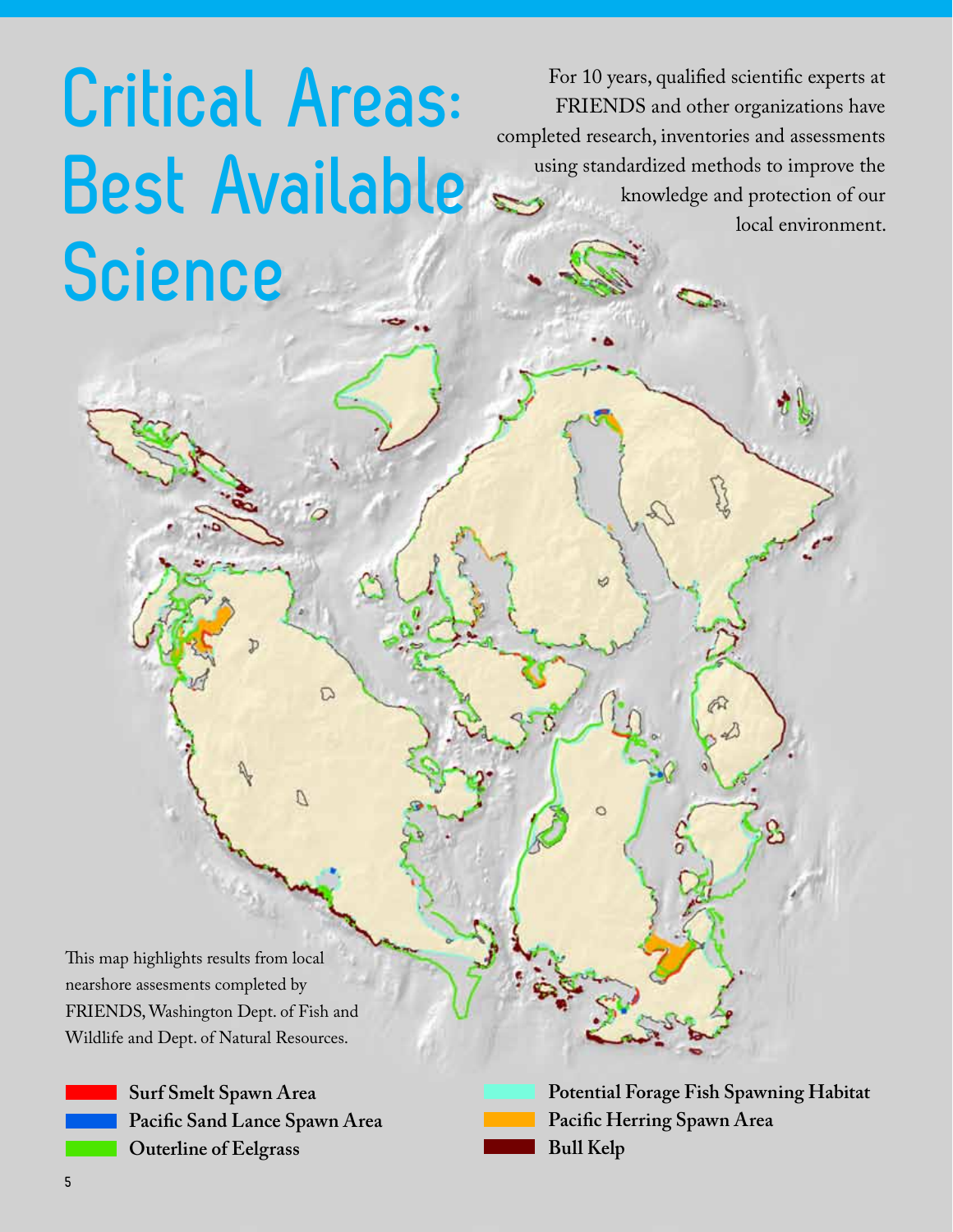### **FRIENDS Provides Local Science**

#### *By Tina Whitman, Science Director FRIENDS of the San Juans*

Over the past nine years, FRIENDS has conducted county-wide assessment and mapping projects for surf smelt and Pacific sand lance (forage fish) spawning beaches, eelgrass, and bull kelp (see map on opposite page). These critical habitat areas are the nursery grounds for the marine food web that supports endangered species such as Chinook salmon and Orca.

FRIENDS research has also informed our understanding of human impacts within the shoreline environments of San Juan County. This research includes an analysis of permit activity (1972-2005), multiple restoration and protection project assessments, and a shoreline modification inventory (2009) that mapped docks, bulkheads, ramps, buoys and other beach structures (see page 8).

FRIENDS comprehensive nearshore marine data sets are accepted and used as best available science by land managers and marine species recovery experts. Assessment and inventory project results are also used to identify habitat restoration and protection projects and inform local and regional policy.

*For more information on FRIENDS shoreline research, and copies of reports and maps, please visit our website: www. sanjuans.org/NearshoreStudies.htm*



### **Little Fishes Everywhere**

*By Dr. Tina Wyllie-Echeverria, Fisheries Scientist*

Over the past five years, Dr. Tina Wyllie-Echeverria, in collaboration with Skagit River System Cooperative, has conducted an assessment of out-migrating juvenile salmon and other fishes using the shallow water habitats of San Juan County. These studies are providing new local science that is vital for local and regional marine restoration and protection efforts.

Scientists and volunteers sample sites all around San Juan County using a beach seine net and catalog the species composition and size range of each catch.

The seine net is set in a U-shape from the beach. It is common to haul in 20 species of fish as well as juvenile Dungeness crab, shrimp and jellies. In the winter months, the day's catch will be dominated by fish that live year-round in the shallows: gunnels and sculpin that great blue herons eat. In spring the catch is mostly young, juvenile fish such as chum and pink salmon, tom cod and pollock. In summer the fish are larger and the catch includes juvenile Chinook and Coho salmon, lingcod and greenlings, English sole and starry flounder, sand lance and herring.

Many fish that rely on the nearshore when they are small will move to deeper water for the remainder of their lives. You may have recognized some of the names fishers like to catch, such as salmon and lingcod but others, such as English sole and pollock we usually purchase at the store. And don't forget Dungeness

**Critical** Areas: Best Available Science

crab that shows up in the market and in our crab pots! All these species live in the shallow waters of San Juan County. Next time you are at the beach, take off your shoes and stand in the quiet waters, maybe you will spot some of our fellow residents.

*Funding provided by the WA Salmon Recovery Funding Board. The Skagit River System Cooperative provides natural resource management services for the Sauk-Suiattle Indian Tribe and the Swinomish Indian Tribal Community.*

*For more information visit www.skagitcoop.org/index.php/research/*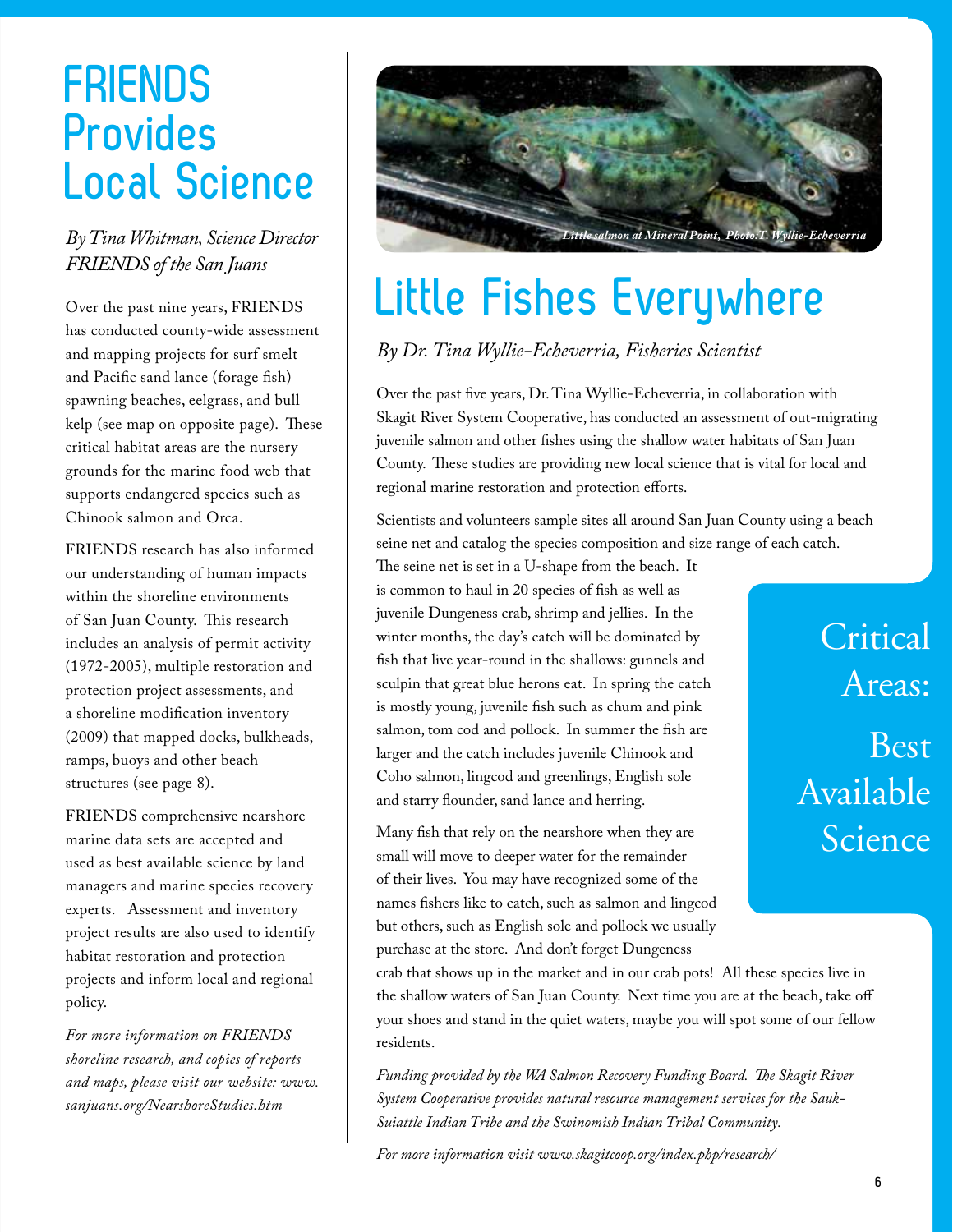# **Erosion Happens!**

*By Jim Johannessen, Principal, Coastal Geologic Services*

Bluffs and beaches are the most dynamic landforms in San Juan County. They are the reason many people cherish the islands, but they are also among the most threatened by development. Bluffs provide the overwhelming majority of sand and gravel that forms and maintains local beaches. Waves transport sediment alongshore and storm waves pull sediment offshore from pocket beaches. Erosional bluffs are also called "feeder bluffs", a term coined by the pioneering local coastal geologist Wolf Bauer in the 1970's, as they "feed" the beaches. Both the classic high bluffs and the much lower and slower receding banks are critical sediment sources for many more miles of shores. Continued input from bluffs is needed to prevent significant beach erosion, property and habitat loss.

FRIENDS and the Marine Resources Committee contracted Coastal Geologic Services to complete a county-wide mapping of both current and pre-development feeder banks and bluffs. Through field surveys and review of historic photos and maps, new maps will improve implementation of existing rules and limit risks to property. Mapping results will also help identify the most important places to restore sediment supply, and ensure habitat is available for key species such as spawning forage fish (surf smelt and sand lance) and eelgrass. Preliminary results of historic conditions mapping show that a considerable portion of currently armored shores were once feeder bluffs.

Beaches, where logs, small plants, and adjacent larger shrubs and trees (collectively referred to as marine riparian vegetation) occur have been found to be important feeding and cover areas for birds and mammals as well as the insects that juvenile salmon depend on. Many forage fish spawning beaches have already been altered by residential development and shore modifications that impact beach sediments and spawning habitat. Improved habitat protection and shoreline restoration will help ensure that fish can still make a living in the islands.

Beach erosion is a natural part of coastal processes. In the coming years, county beaches will be subjected to increased erosion due to sea level rise and intense storms. Improving shoreline management will help reduce losses to property, habitat and recreational opportunities. Unless we allow room for our dynamic coasts to adjust, we may someday find ourselves devoid of many of this region's iconic landforms and species.

*Funding provided by the WA Salmon Recovery Funding Board, the Northwest Straits Commission and the Puget Sound Partnership. Coastal Geologic Services specializes in analysis and management of beaches, bluffs, and estuaries in the Pacific Northwest. CGS conducts geologic and nearshore assessments, coastal mapping, and coastal restoration design and implementation.* 

*For more information visit www.coastalgeo.com*

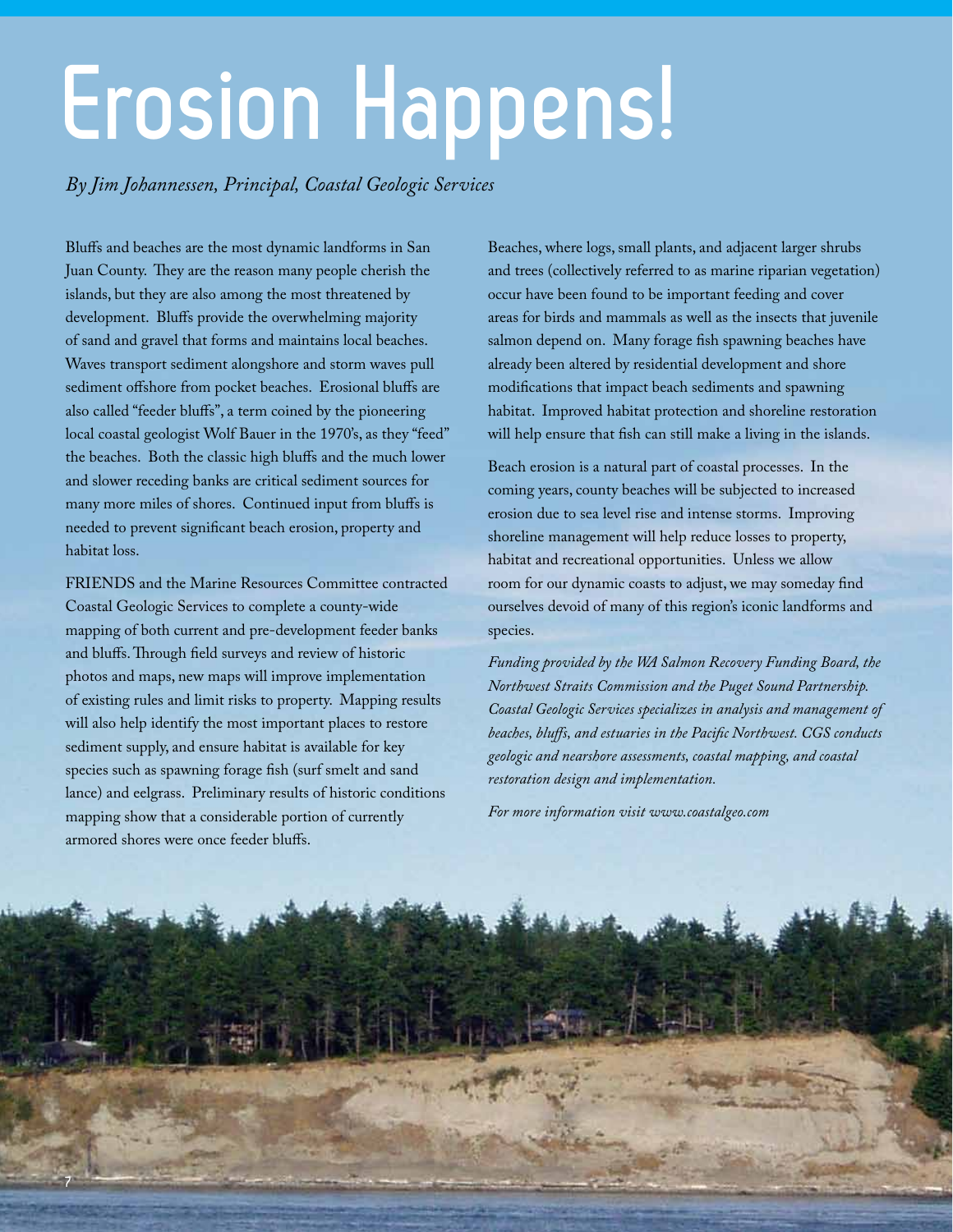### **Understanding Human Impacts in the Shoreline**

#### *By Tina Whitman, Science Director FRIENDS of the San Juans*

With over 400 miles of marine shoreline located at the confluence of Puget Sound, Georgia Strait and the Strait of Juan de Fuca, the nearshore habitats of San Juan County play an important role in salmon, seabird and orca recovery efforts. Bulkheads, docks, ramps and other beach structures threaten the habitat and habitat forming processes essential to marine food webs. The proliferation of these structures is one of the greatest threats to the ecological functioning of coastal systems. Modifications often result in the loss of the very feature that attracted coastal property owners in the first place, the beach.

Last year, FRIENDS completed an inventory of major shoreline modifications, to identify restoration opportunities, improve understanding of the cumulative impacts to the environment and provide a baseline against which protection and restoration efforts can be measured over time. Results indicate that the current level of impact to San Juan County shorelines is much higher than previously believed and that the vast majority of impacts are associated with residential shoreline development. While each individual shoreline modification may not be negatively impacting habitat, and all are not avoidable, many are negatively impacting habitat, and many are avoidable.

Forty percent of shoreline parcels in San Juan County already have at least one beach structure. While impacts are concentrated within embayments and other sand/gravel environments of the county, very few unmodified stretches of shoreline remain. Neither outer islands nor shoreline and marine parks are immune from the proliferation of shoreline structures. Nearly 4,000 modifications were documented on local shorelines, including over 700 bulkheads, 472 docks, 32 groins, 55 marine railways, 70 boat ramps, 1,914 mooring buoys and floats, 425 pilings (not associated with a dock or marina), 50 marinas/jetties/breakwaters, and 191 "other" intertidal man made beach structures. Stairs and stormwater outflow pipes were not included in the survey. Project results have



**Mooring Bouy Groin Improved Boat Ramp Derelict Pilings Dock**

**Armoring Known Forage Fish Spawn Habitat Potential Forage Fish Spawn Habitat Deep Water Edge of Eelgrass Herring Spawning Grounds**

**Critical** 

Areas:

Available

Science

Best

been shared with local and regional managers and scientists and will be used by FRIENDS to identify local restoration opportunities and inform policy work.

As our understanding of the linkages between human actions and impacts on ecosystem function continues to improve, it is becoming ever more apparent that marine ecosystem recovery will require a significant improvement in net habitat quality. Merely slowing the pace of degradation and loss will not be enough if we hope to see rebounds in populations of iconic species such as salmon and orca. While habitat restoration efforts are and

will continue to be important, more attention must be paid to the ongoing habitat declines that continue to occur. FRIENDS support of stronger protection strives to achieve greater gains, for people and the fish and wildlife they cherish.

*Primary funding provided by the WA State Salmon Recovery Funding Board.*

*For more information visit www.sanjuans.org/science*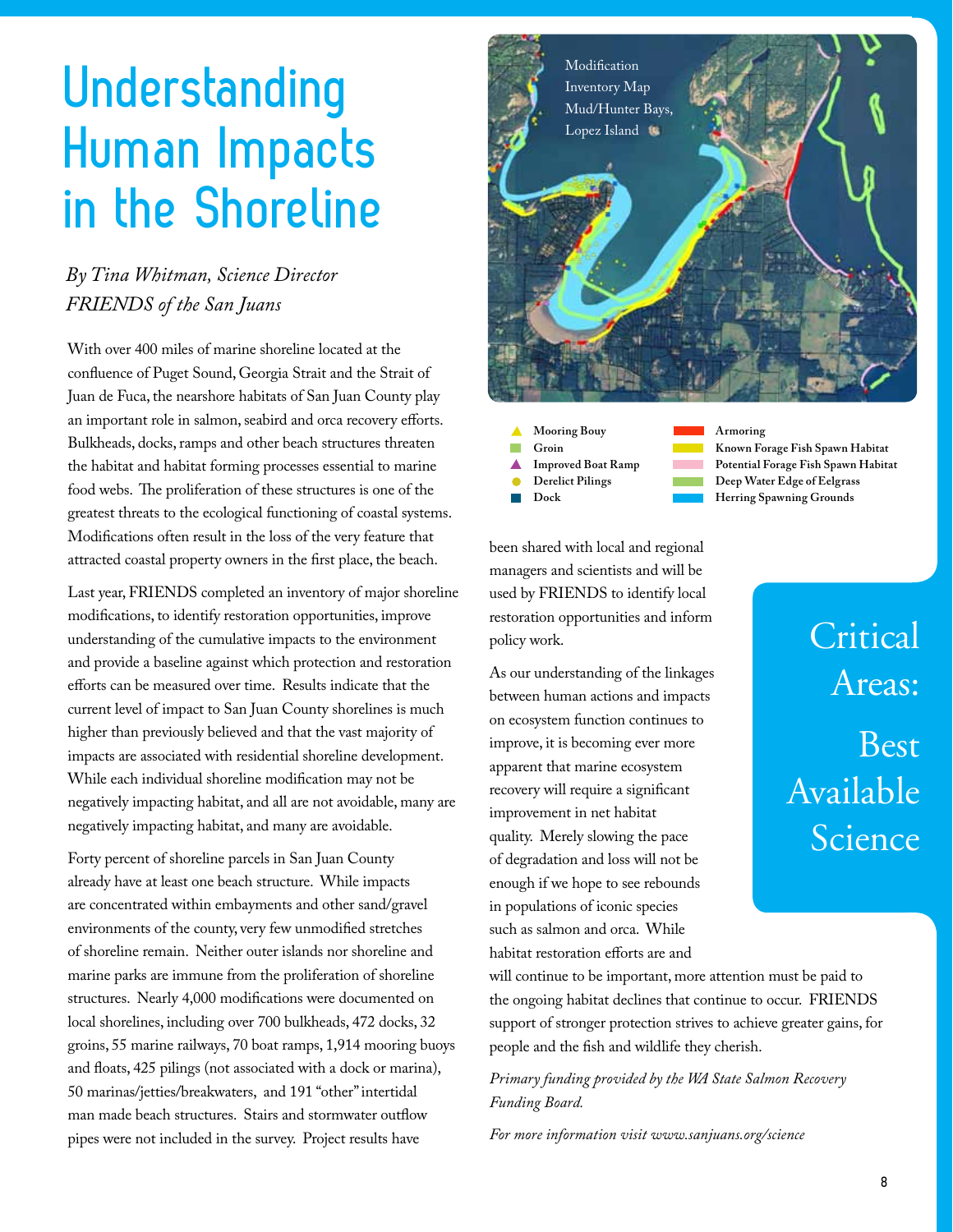### **Wetlands & Pastures Feed Juvenile Salmon**

#### *By Russel Barsh, Director, Kwiáht*

From April through early October, many of the islands' bays sparkle silver with juvenile salmon "leapers" feeding in our waters on their way to the open ocean. By late June, most leapers are endangered wild Chinook and coho salmon.

The Lopez-based conservation laboratory Kwiáht and its volunteers have been studying the diet of juvenile salmon in island bays since 2008. A 120-foot seine is used to catch several thousand fish at a time—including up to 200 juvenile Chinook. Salmon are quickly separated and individually sedated, identified, measured, fin-clipped, stomach contents cleaned out, and moved to monitored "recovery room" buckets before release.

More than 600 little Chinook have been studied so far. Only about a third of them had eaten smaller fish—almost always

### **Critical** Areas: **Best** Available Science

sand lance. The rest had either eaten small crustaceans such as crab larvae and "sand fleas" that live close to shore, or insects such as midges and ants that swarm in late summer and often drift out to sea. The proportion of insects in the juvenile Chinook diet grows to nearly half by the end of August. Some individual fish seem to prefer insects even when sand lance are available.

Juvenile Chum and coho ate some insects and some fish, but relied mainly on crustaceans.



And non-salmonid fish in the same "feeding aggregations"—in the same bay on the same day—ate no insects at all. Hatchery Chinook ate more insects than wild Chinook, which may reflect habits learned at hatcheries where they are fed on the surface.

The real story is the source of the insects. In a complementary study, Kwiáht's students have been collecting insects from different habitats around Lopez to match them with the insects found in juvenile salmon stomachs. Many insects come from wetlands; however, about half are most abundant in meadows, fields and pastures. This new local science provides even more evidence as to why we need to protect our remaining wetlands and open spaces.

*Funding provided by the WA Salmon Recovery Funding Board and the National Fish & Wildlife Foundation. Kwiáht is a non profit organization created to offer citizen based research for stewardship of the San Juans.*

*For more information visit www.kwiaht.org*

*l. Community volunteers bring in the 120-foot seine at Watmough Bight, Lopez, r. Lopez volunteer Cathy Wilson lavaging a juvenile salmon. Photos by Gene Helfman*

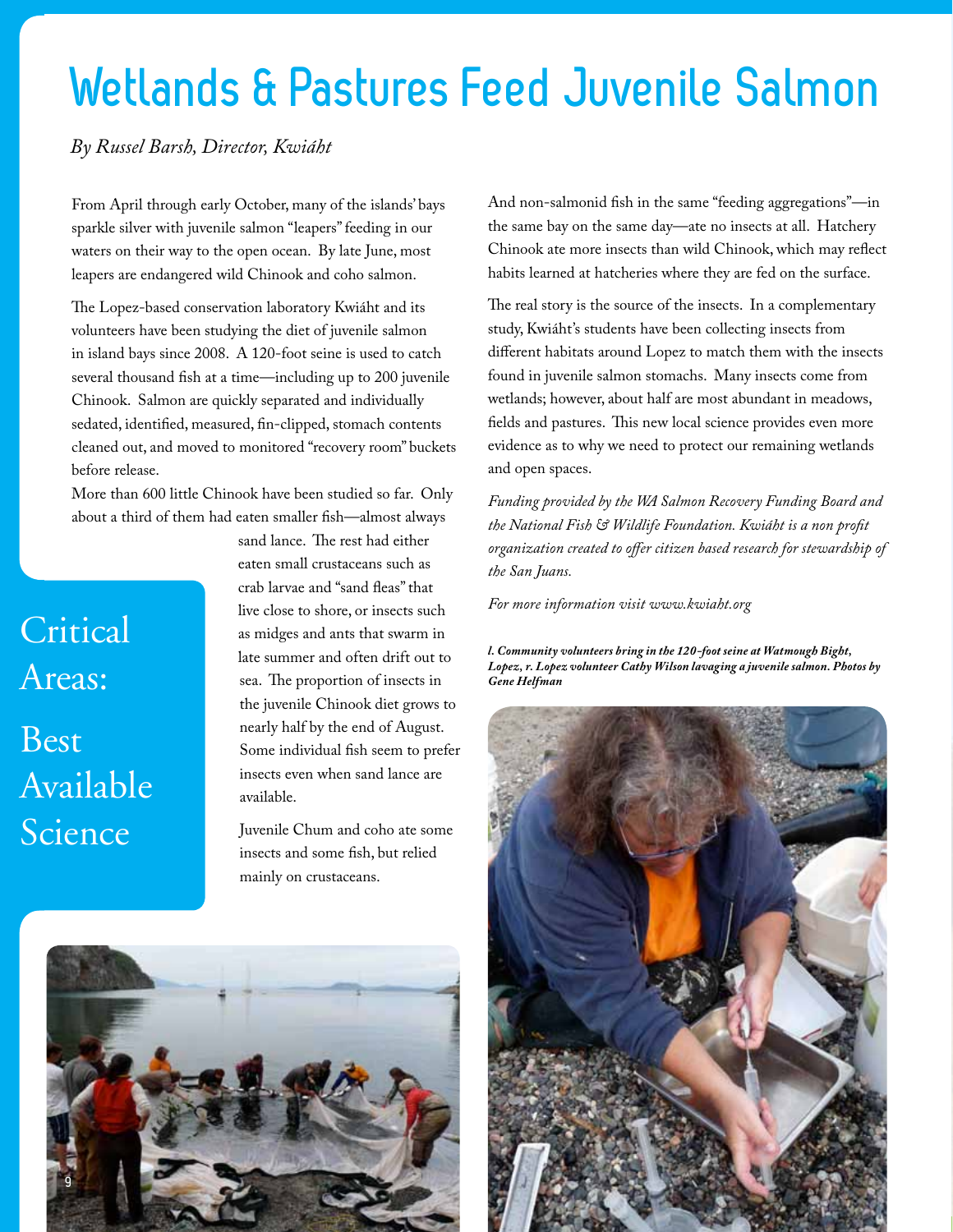### **Spongy, Muddy, Grassy…Wonderful Wetlands**

*By Scott Rozenbaum, Wetlands Scientist, Rozewood Environmental Services*

What roles or functions do wetlands play in the San Juan Islands? Primary functions include wildlife habitat, water quality improvement, storage of stormwater runoff or floodwaters, and erosion control. The slow release of stored waters contributes to the hydrology of streams, lakes, and shorelines while also recharging aquifers.

Wetlands can provide a wide range of wildlife habitats for breeding, nesting, rearing, foraging, and resting. Examples include inundated pools and marshes where Pacific chorus frogs, roughskinned newts, long-toed salamanders (on Orcas, Shaw, Patos, and Cypress Islands), and northwest salamanders (on Lopez Island) breed in spring. Flooded reed canarygrass and pasturegrass areas provide foraging and nesting habitats for birds such as snipes, marsh wrens, and Sora. Willow thickets are used by

> red-winged blackbirds and varieties of warblers.

Marshes and willow thickets support small invertebrates (such as insects and spiders) that are food sources for amphibians, birds, and fish.

Wetlands can improve water quality through biological, chemical, and physical processes. For example, wetland soils and vegetation provide filtration for surface waters and shallow ground water. Even wetlands overrun with invasive reed canarygrass can act as effective filters. During our wet winter months, many broad pasture basins become flooded. These areas, as well as smaller localized depressions, detain tremendous volumes of stormwater and floodwaters. Wetland vegetation also helps control erosion in various settings. In some coastal salt marshes and along lake shorelines and meandering drainage ways, dense wetland vegetation can slow fast-moving and erosive water or decrease the impacts of waves.

Not all wetlands provide all functions. For example, a seepage sloped wetland provides little stormwater storage

because the slope doesn't allow water to be detained. Wetlands underlain by dense clays, glacial material, or bedrock may offer marginal aquifer recharge. An annually hayed wet pasture wetland may not provide breeding habitat for birds requiring swampy woodlands. Wetlands with only saturation or temporary inundation will not provide egg-laying conditions for local amphibians. To determine the functions of a specific wetland, contact a wetland scientist or carefully observe the area, especially over the changing seasons. You may be surprised at what you'll learn!

*Scott Rozenbaum of Rozewood Environmental Services is a professional wetland scientist & certified professional soil scientist. For more information visit www.rozewood.com*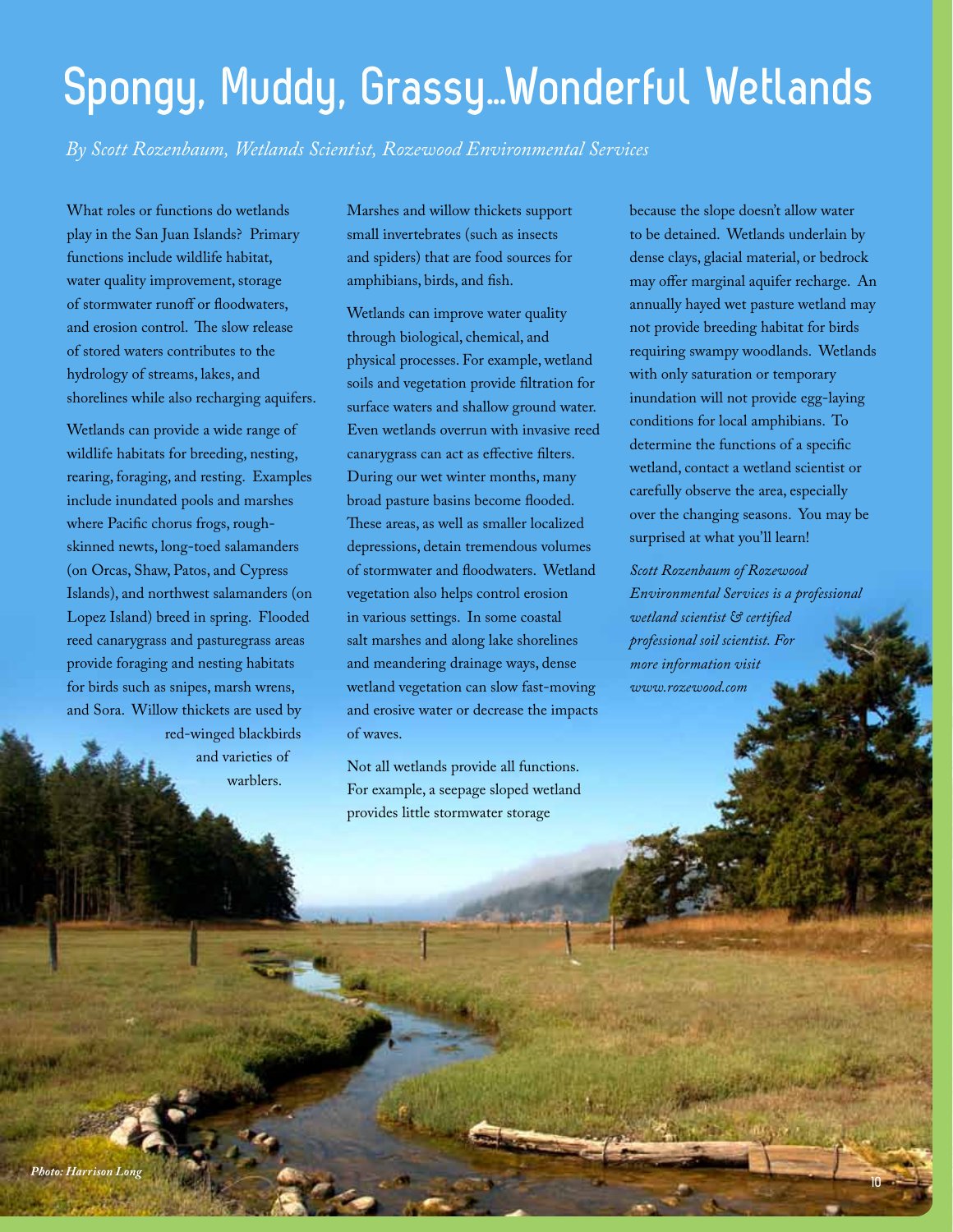### **Salmon and Trout Found in Local Streams**

*By Jamie Glasgow, Director of Science and Research Wild Fish Conservancy*

Detailed information on habitat and fish use is an essential component of protecting freshwater systems and the shoreline habitats they nourish. Until recently, very little information was available regarding streams and the fish that rely on them in San Juan County. Wild Fish Conservancy (WFC) is performing systematic on-the-ground surveys to map streams and the distribution of fish habitat throughout much of the county.

### **Critical** Areas: Best Available **Science**

To date, where landowners granted permission to access their property,WFC has collected over 1,500 photographs, GPS points, and notes characterizing the fish and habitats in each studied stream. WFC has documented nine different fish species, including cutthroat and rainbow trout, juvenile coho and chum salmon, and nonnative brook trout in the streams

*WFC watershed map showing the groundtruthed distribution of fish habitat within Eagle Lake Creek on the north east side of Orcas Island. Eagle Lake Creek is one of dozens of watersheds mapped on Orcas and San Juan Islands.*





of Orcas and San Juan Islands. Preliminary analyses indicate that over twelve miles of streams on Orcas and San Juan Islands were previously undocumented on the official regulatory maps maintained by the Washington Department of Natural Resources. Additional stream surveys on Lopez, Shaw and Waldron Islands are in progress.

WFC has incorporated data collected during the surveys into an interactive web-based Geographic Information System (GIS) that enables visitors, the general public and public agency staff to tour the watersheds and view detailed information about each watershed. Project partner Kwiáht is further characterizing stream habitat conditions where WFC documented native cutthroat trout populations. WFC will update maps as more data are collected throughout the San Juans, and will submit the project results to San Juan County as best available science to guide the drafting of an effective critical areas ordinance.

*Project Partners: Wild Fish Conservancy, Kwiáht and WSU Beachwatchers. Funding is through the WA Salmon Recovery Funding Board. Wild Fish Conservancy is a non-profit dedicated to the recovery and conservation of the region's wild-fish ecosystems. For more information visit www.wildfishconservancy.org*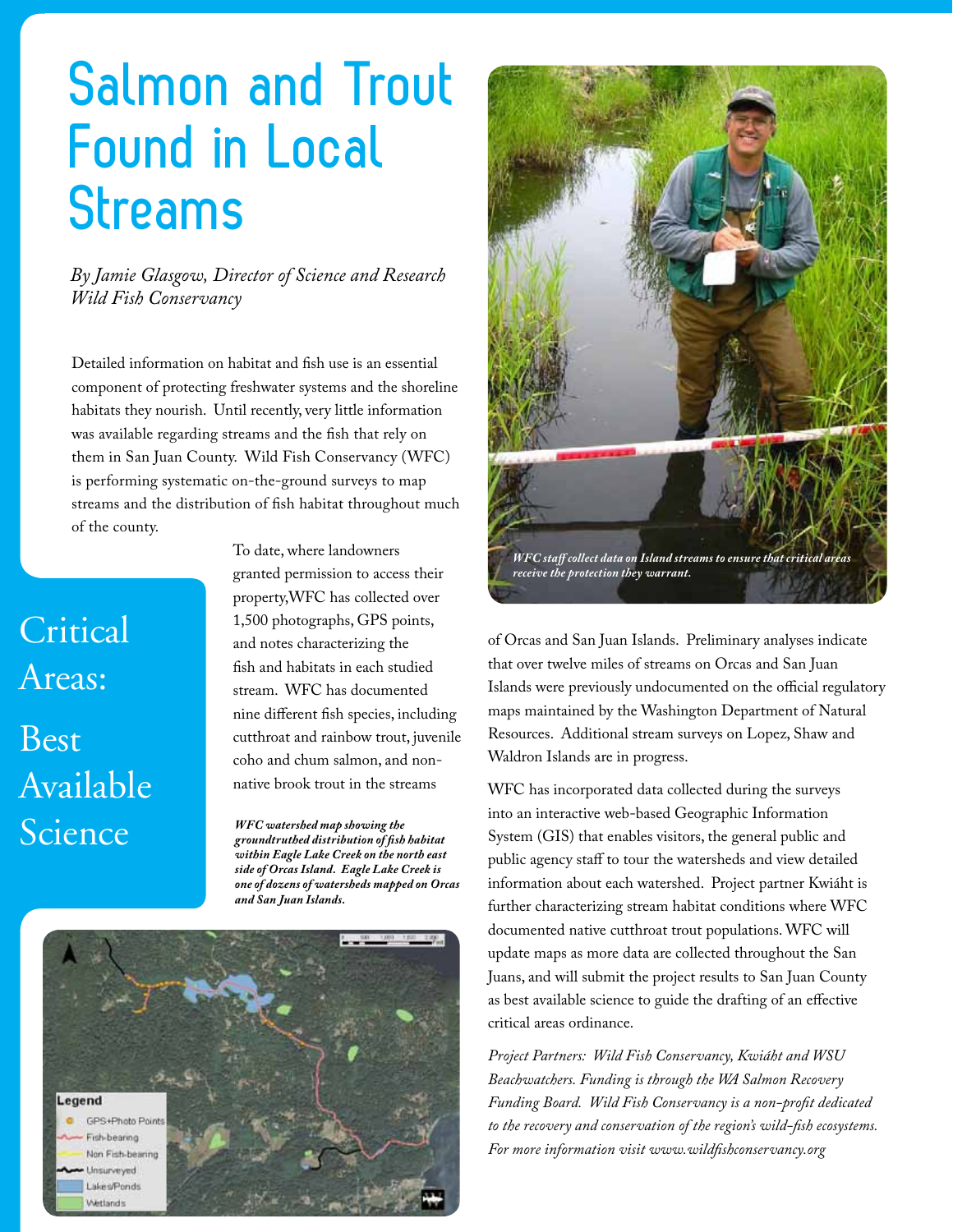# **Advocacy — the law in action**

*By Kyle Loring, Staff Attorney, FRIENDS of the San Juans*

### Bulkhead Exemptions Abound

Shoreline armoring, from structures like bulkheads, disrupts natural sedimentation for beaches, leads to the destruction of important shoreline vegetation, and often directly buries important fish spawning habitat. Although these hard shoreline structures can ameliorate their owners' anxiety over shoreline erosion, they generally serve only to redirect wave energy to increase erosion of neighboring properties or the beach in front of them.

Even as understanding of the harmful effects of bulkheads improves, we are armoring and re-armoring our shorelines at an increased rate. Last fall, Jessica Jetter, a UW labs student, found that San Juan County's issuance of bulkhead exemptions, typically issued for the construction or repair of bulkheads for residences, had nearly doubled in recent years! County records showed that the County issued 53 bulkhead exemptions from January 2006 to October 2009, or 13.25 per year. This number marked a significant increase over the 239 bulkhead exemptions issued from 1972 to 2005, or slightly more than 7 per year.

This information, along with the results from FRIENDS' 2009 Shoreline Modification Inventory, indicates a pressing need to work with managers to increase shoreline protections and to encourage property owners to adopt alternatives. FRIENDS also continues to remind local decision-makers that although some residential bulkheads may be exempt from the permitting process, they are not exempt from the shoreline protections established by state and local law.

If you, or someone you know, are considering bulkhead construction or repair, we encourage a call to FRIENDS first to explore the possibility of fish friendly soft shoreline alternatives.

### Unnecessary, Harmful Dock Proposed on Shaw

Last fall, we reported that the County Hearing Examiner had denied a dock on Shaw Island due to likely impacts to an eelgrass bed and the ability of the applicants' existing mooring buoy and rustic marine railway to support their occasional recreational boating. On May 25, FRIENDS stood with the County to defend that decision in response to the applicants' appeal to the Washington Shorelines Hearings Board. During the three-day hearing, FRIENDS demonstrated the lack

of need for the dock and the certain eelgrass impacts, as well as the cumulative impacts of dock proliferation. We have not received a decision as this newsletter goes to press.

### Essential Public Facilities Ordinance Challenged

On April 13, 2010, FRIENDS appealed an ordinance that would allow the County to develop public facilities without protecting critical areas or natural resource lands, such as farmland. The Washington Growth Management Act (GMA) states that counties cannot preclude the siting of essential public facilities, such as prisons or other facilities that typically engender substantial public opposition. However, the GMA also mandates that counties protect critical areas, such as wetlands and fish & wildlife conservation areas, and conserve agricultural and forest resource lands. The ordinance could have achieved both of these dictates by requiring the avoidance of impacts to the fullest extent possible and then calling for full mitigation of unavoidable impacts. But the ordinance did not do so, compelling FRIENDS to file an appeal to ensure environmental protection while meeting our community's needs.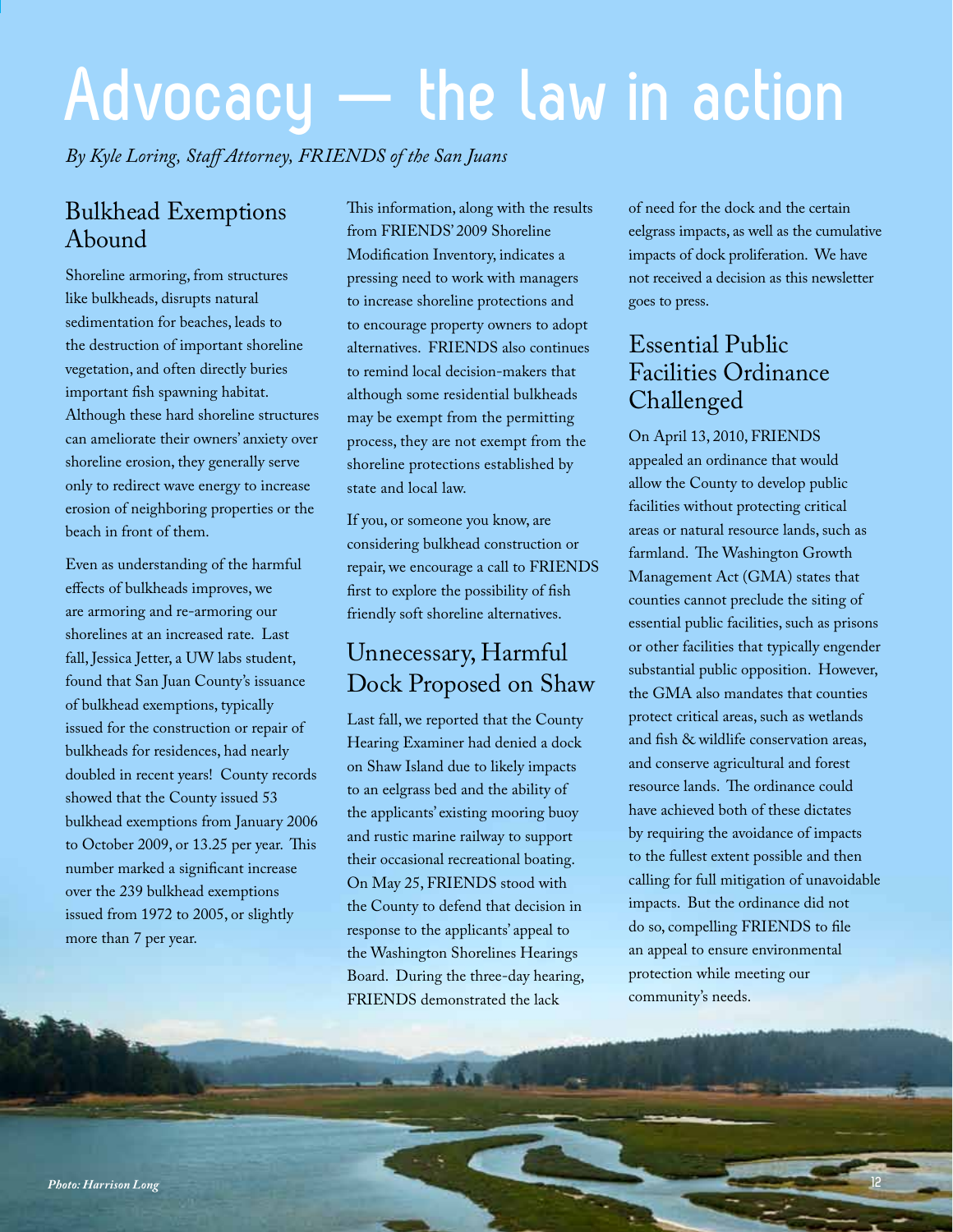### **FRIENDS Updates**

Welcome New Board Member - Marta Nielson



Marta says she has been in love with all things outdoors since she was five years old and her father taught her the "proper" way to build a fire. About the same age, he also talked to her about "Spirit being all around me in the natural world." As an adult, her personal priority is to live a life in tune with and respectful of the natural environment. She hopes to be able to put her undergraduate degree in Integrated Studies, MEd in Partnership Education, certification in Non-Profit Management and middle school teaching endorsement in Science and Math to work by helping to further the goals and mission of FRIENDS, an organization she was drawn to upon first arriving on Orcas in 2007.

#### Clean Stormwater Project

It has been three years since Mike Kaill discovered the Spring Street aquarium die-off and some things have improved. Delicate anemones are now able to survive, and the aquarium supports a large variety of fishes. Yet, in order to survive, these creatures must stay well above the bottom as there is still a lethal mixture of silt and toxins (mostly

detergents) coming into Friday Harbor from the storm drains.

Major blatant sources of detergent have been corrected. But there are still serious toxic run-off issues like the slurry under the cars (think of black cookie dough, but not so sweet). Project Clean Stormwater Manager Mike Kaill ran tests on the slurry as well as the runoff in the gutter. Detergent, or speaking more accurately, surfactant, levels were very high.

There is a simple solution to this problem: rain gardens. These are small, vegetated areas, built into the street margin. They use space that would otherwise be asphalt or concrete. The plantings add an attractive element to the street. Most importantly, they filter out silt and grime, and rain gardens' soil microbes and plants break down toxic chemicals. Rain gardens operate naturally cleaning stormwater and delivering it back into the system. FRIENDS supports local efforts to place rain gardens to capture toxic stormwater in San Juan County.

#### Meds Take Back Program

FRIENDS has partnered with the San Juan Prevention Coalition, the Sheriff 's Office, Friday Harbor Drugs, Rays Pharmacy and Lopez Pharmacy on a Medication Take Back Program. Bring your unwanted prescription drugs to Friday Harbor Drugs, Rays Pharmacy or the Lopez Pharmacy the 1st Wednesday of every month from 10:00 am to 2:00 pm. Keeping drugs out of your septic or sewer system keeps our water clean. For more information, contact Cara Gresham of the San Juan Prevention Coalition, at 360-378-9683.

#### Salt Marsh Restoration

The Neck Point salt marsh on Shaw Island is valuable habitat for juvenile salmon and forage fish. This marsh was impacted from shoreline alteration in the 1960's. The primary goal of the Neck Point Marsh Salmon Habitat Restoration project is to increase prey for outmigrating juvenile salmon and restore connectivity between the marsh and the bay. Project partners will restore tidal channels in the marsh and excavate the outlet of the existing main channel to connect it to the bay at approximately the original tidal elevation. Low-lying areas with drainage channels will be connected and native salt marsh emergent vegetation will be planted on the disturbed areas. *Project Partners: FRIENDS, Dr. Tina Wyllie-Echeverria, the Conservation District, Coastal Geological Services, Neck Point Community. Funding through the WA Salmon Recovery Funding Board.*

#### Smelt Beach Restoration

Blind Bay on Shaw Island is a priority nearshore region within San Juan County. Surf smelt spawn on the beaches year-round and Pacific herring lay their eggs on eelgrass just below the waters surface. Over time, roads and associated shoreline armoring have resulted in the loss of spawning habitat for surf smelt. This fall, FRIENDS will implement a beach nourishment project at one site along the western shore of Blind Bay. By restoring suitably-sized sands and gravels along roughly 300 feet of public shoreline, surf smelt will have a lot more critical spawning habitat, enhancing overall salmon recovery efforts. *Project Partners: FRIENDS, SJC Public Works & Coastal Geologic Services. Funding through the WA Salmon Recovery Funding Board.*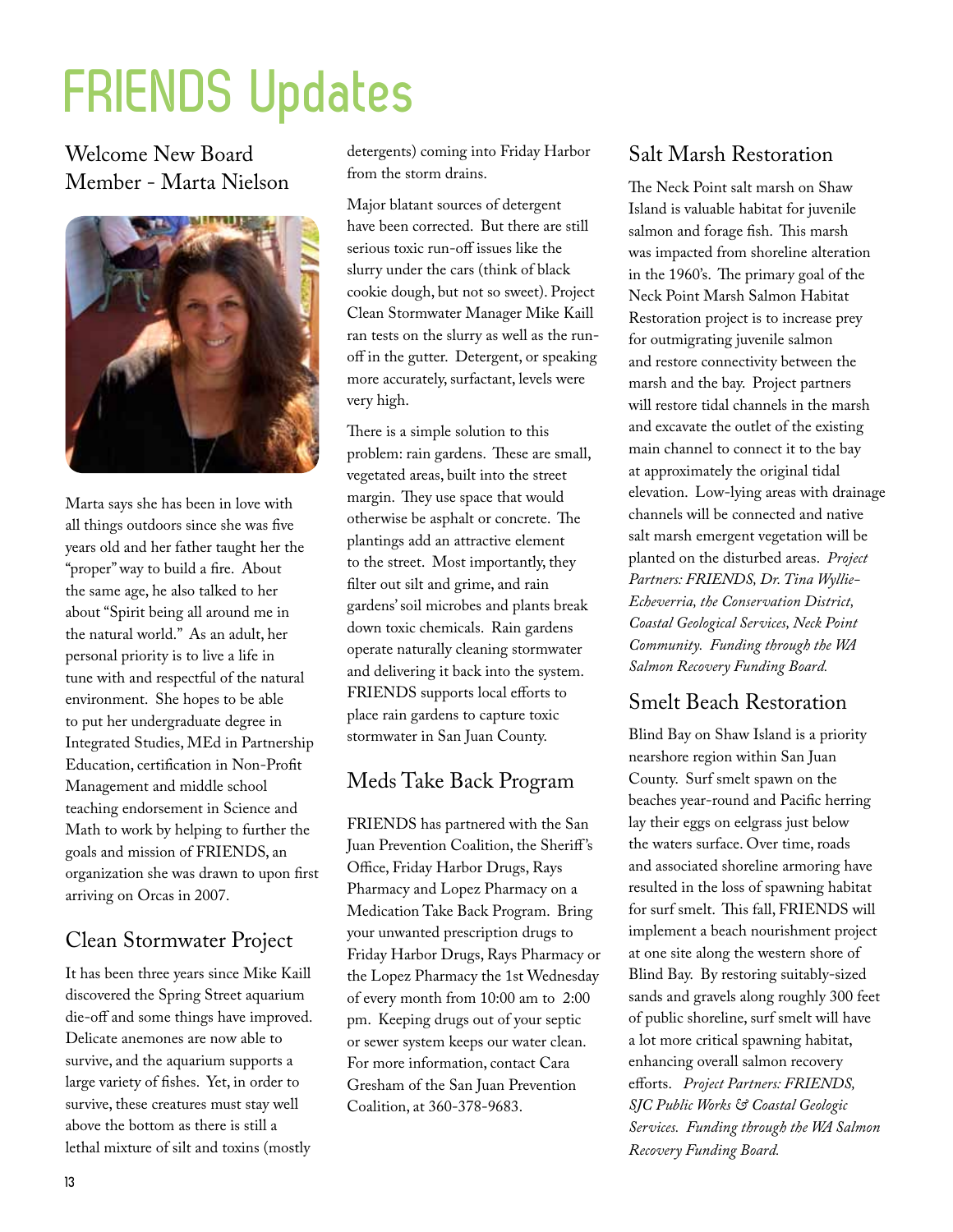### **FRIENDS Conservation Intern Program**

### Legal Interns

Harrison Long is from Maryland and has family and childhood connections to Henry Island, one of the non-ferry



serviced islands within San Juan County. Harrison has completed his first year of law school at the University of Maryland and has a strong professional and educational graphic design background, including a BA in Visual Art-graphic design (2002). Harrison spent May-July as a legal intern working on the Critical Areas Ordinance and shoreline policy review.



Paul Heberling has completed his first year of law school at Georgetown University and holds a BA in Politics and History from Pomona College

(2005). A lifelong outdoorsman, Paul also has professional experience with sustainable gardening and landscaping, as well as public interest advocacy and political campaigning in California and Texas. Paul spent July and August assisting with shoreline protection litigation.

#### Science Intern

Emily Davis grew up in Portland, Oregon and has spent time in the San Juan Islands as a kayak trip leader at Camp Orkila. Emily graduated from Whitman College with a BA in Biology and Environmental Studies in 2008. Since graduating, Emily has worked on field projects ranging



from fire ecology research, aquatic and upslope restoration projects, native freshwater mussel research and desert tortoise population monitoring. The bulk of her experience has been with a community-based conservation group, the Mid Klamath Watershed Council, in Northern California. Emily will be with FRIENDS July-October. She is working on shoreline habitat restoration, forage fish habitat surveys and eelgrass protection and education projects.

#### Geographic Information Systems (GIS) Intern

Sally Hawkins has lived in San Juan County since 1984 and has extensive experience in forestry, landscape and residential drafting as well as graphic design. She recently completed a certificate program in Geographic Information Systems. Sally is working on mapping elements of our eelgrass protection/buoy restoration program as well as a spatially explicit identification and prioritization for salmon restoration projects within San Juan County.



### 2011 Internships Available

Summer Public Interest Law Program

Science Program

Project Clean Stormwater

High School Interns

For more information, call 360.378.2319